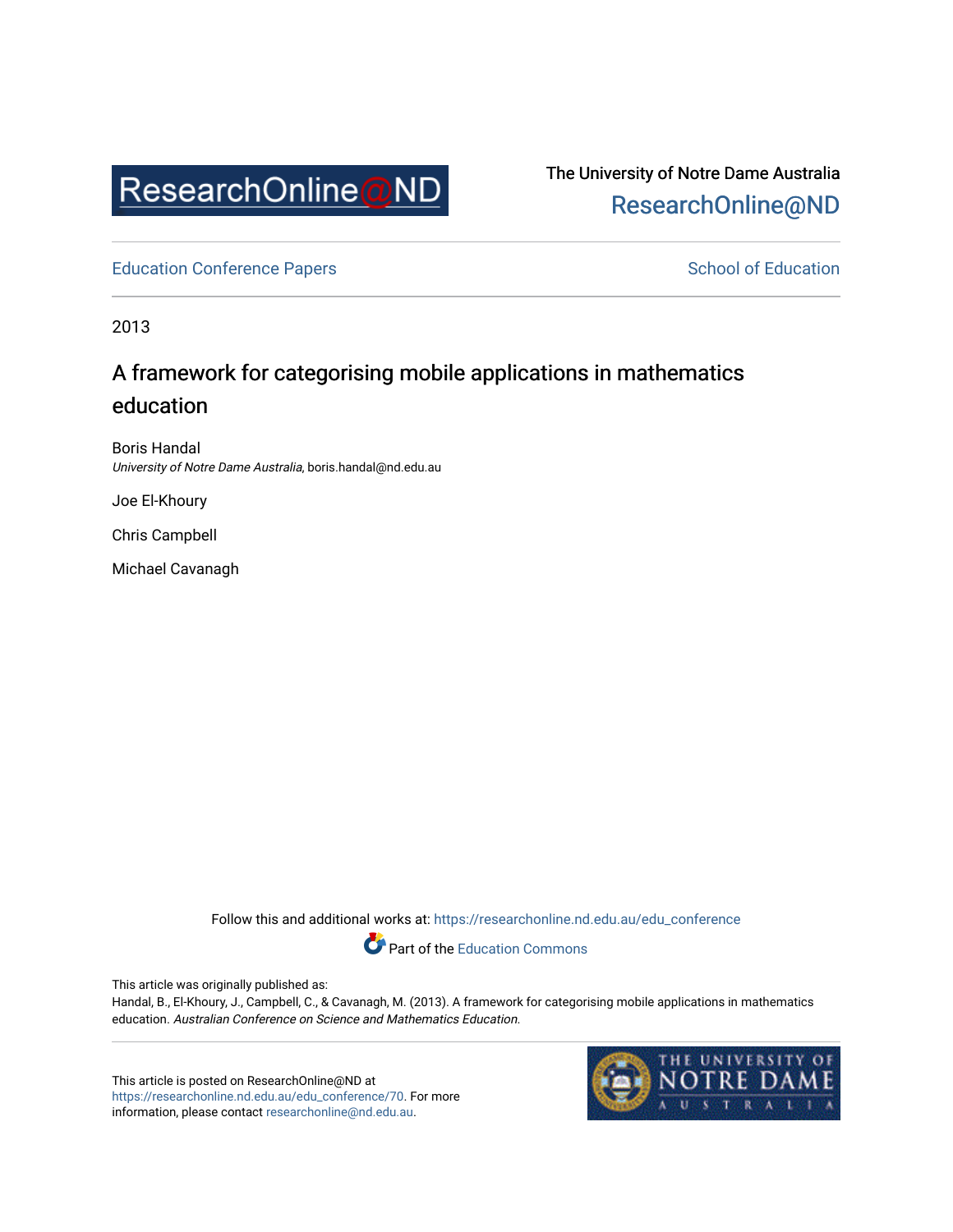# **A FRAMEWORK FOR CATEGORISING MOBILE APPLICATIONS IN MATHEMATICS EDUCATION**

Boris Handal<sup>a</sup>, Joe El-Khoury<sup>b</sup>, Chris Campbell<sup>c</sup>, Michael Cavanagh<sup>d</sup>

Presenting Author: Boris Handal (boris.handal@nd.edu.au)

<sup>a</sup>School of Education, The University of Notre Dame Australia, Broadway NSW 2007, Australia <sup>b</sup>Saint Aloysius College, Milsons Point NSW 2061, Australia

<sup>c</sup>School of Education, The University of Queensland, Brisbane QLD 4072, Australia

d Faculty of Human Sciences, Macquarie University, North Ryde 2109 NSW, Australia

**KEYWORDS:** mobile, learning, apps, mathematics, smartphone, tablets

### **ABSTRACT**

New learning technologies have brought fresh challenges to teachers in selecting appropriate educational resources, particularly in regards to mobile devices. There are an impressive number of educational mobile learning applications, more commonly known as apps, that teachers need to understand before integrating them into the classroom. To make this process more effective, educational apps can be categorised according to their specific role in the teaching and learning of mathematics along with their media richness. A framework of nine distinct categories of apps emerged, grouped into three main clusters, namely, investigative, productivity and instructive tools. The framework was validated with examples from a K-12 context.

Proceedings of the Australian Conference on Science and Mathematics Education, Australian National University, Sept 19<sup>th</sup> to Sept 21<sup>st</sup>, 2013, pages 142-147, ISBN Number 978-0-9871834-2-2.

## **THE CASE FOR MOBILE LEARNING**

The advent of mobile learning technologies into teaching and learning has brought both new possibilities and challenges to teachers. Mobile learning represents a technology that is ubiquitous in nature, wireless, highly portable and endowed with multimedia capabilities bringing a new dimension to curriculum delivery (Littlejohn & Pegler, 2007; Melhuish & Falloon, 2010).

The last few years have witnessed an impressive increase in the use of mobile learning technologies in schools. Although created for a non-educational environment, tools like tablets and smartphones soon made their way into the classroom. These devices have attracted interest from the educational community mainly due to their versatile gaming capabilities. They are very appealing, particularly for the current *e-Generation*, also coined "digital natives", who were born into a society already using mobile devices and online technology (Al-khamaysah, Zmijewska, Lawrence, & Culjak, 2007). According to the 2012 Horizon Report (Johnson, Adams, & Cummins, 2012, p. 4):

Mobile devices and apps are increasingly valued as important learning tools in K-12. Apps in particular are the fastest growing dimension of the mobile space in the K-12 sector right now, with impacts on virtually every aspect of informal life, and increasingly, potential in almost every academic discipline.

Mobile learning allows students to engage in problem-solving based learning activities. Mobile technology, like tablets and smartphones, also permit students to work on tasks that are goal oriented and open-ended with a strong gaming component (Murray & Olcese, 2011). In addition, mobile learning devices empower students to develop their own understanding through active involvement and sense-making. This is achieved through investigations and practical and hands-on activities within authentic contexts. Furthermore, learning experiences like digital simulations or manipulations have the capacity to bring interactivity thus enhancing cognitive and affective processes (Schuck, Aubusson, Kearney & Burden, 2010). One of the great advantages of mobile devices is that students learn to learn in new contexts such as visiting "virtual" museums or galleries or within different cultural and social settings. Opportunities for collaborative learning also emerge as students share their work through online media (Taylor, 2003).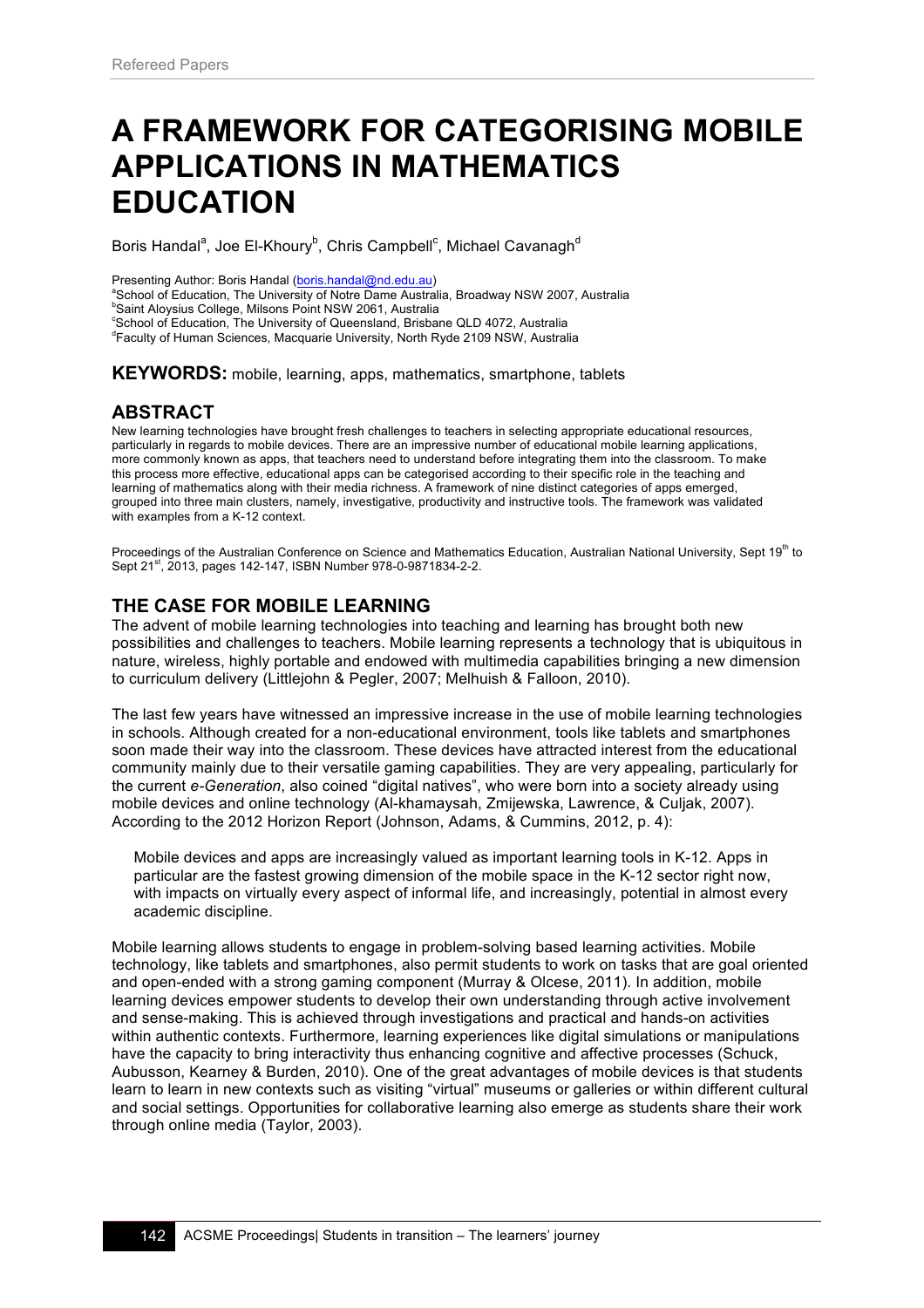## **MOBILE LEARNING IN MATHEMATICS EDUCATION**

There is evidence that teachers in New South Wales schools are not confident using mobile devices (e.g., tablets, smartphone) in teaching mathematics (Handal, Campbell, Cavanagh, Petocz, & Kelly, 2012). Lack of professional development and resources seem to be major factors in hindering the implementation of mobile technology in schools. In addition, doubts have been raised about the quality of some educational software programs, which seem to be developed from a commercial perspective with little pedagogical consideration (Shuler, 2012).

Application software, also known as an application or an app, is computer software designed to assist users in performing single or various related tasks many with the purpose of creating learning. By the end of 2012 there were over 75,000 applications for the iPad and iPhone market categorised under the "Education" heading. There are nearly one million apps approved for the US Apple iTunes App Store (148AppsBiz, 2012).

Various models for categorising mathematics education software according to task orientation have been published. Among them, Handal and Herrington (2003) published a taxonomy categorising computer-based learning resources into six groups namely, drills, tutorials, games, simulations, hypermedia tools and open learning environments. Placed on a cognitive engagement continuum, drill and practice resources were situated at the lowest end of the spectrum because they are mostly rote learning based. However, those tools with an orientation towards simulations and open tools represented a transition towards more constructivist-oriented pedagogies. Similarly, Kurz, Middleton, and Yanik (2005) published a taxonomy for school mathematics software based on a tool-purpose conception. It included four main clusters, namely, review and practice, general, specific, environment and communication. These taxonomies were designed to organise educational technology which did not include mobile learning applications. The former add new perspectives to the learning experience such as touch screen affordances (Watlington, 2001) highlighting the need for re-examining current frameworks.

In a more general note, Goodwin (2012) conceptualised a framework to understand educational apps for the type of task embedded in the application. Apps were categorised according to their instructional design depending on any of three instructional roles addressed (explorative, productivity and instructive roles). According to Goodwin, constructive apps are useful for creating their own resources and/or content while manipulative apps assist in guided discovery and experimentation with a fixed framework. In turn, instructive apps engage learners in 'drill-and-practice' game-based activities.

The concept of media richness is associated to the degree of ambiguity and uncertainty that the software conveys to make the learning task structure more open-ended than rigidly structured (Shepherd & Martz, 2006). Richer rather than leaner media, when elements of high equivocality are embedded, are believed to efficiently facilitate problem solving and higher order thinking. Kerres and Witt (2003, p. 107) define equivocal tasks as those "with multiple and possibly conflicting interpretations to the available information" and argue that unequivocal tasks like 'learning facts' do not necessarily require 'media' because of their low ambiguity. Some criteria are offered in the literature as to what rich media means in the design of educationally software within a constructivist perspective of teaching and learning (Roblyer, 2003).

In their taxonomies Handal and Herrington (2003) and Kurz, Middleton and Yanik (2005) suggest a number of criteria in the areas of pedagogical affordances and operational affordances that emerge as critical features of media richness in digital tasks. Such criteria represent the competence of the app to facilitate increasing levels of problem solving and cognitive open-endedness. These task richness features would include: (a) levels of interactivity between the learner and the app, (b) capacity to foster deep learning, (c) learner's control, engagement and feedback, (d) underpinning instructional models, (e) recognition of different learning styles and (f) opportunities for collaboration (Handal & Herrington, 2003).

In general, the above features define the app media richness and the learner's role characterising the level of command that the student has over the application. Some applications afford the learner most of the learning control, while in others the student's role is more passive. A proactive interaction fosters learner construction and autonomous learning while a reactive interaction provides response opportunities to specific stimuli or given questions. An open-ended task structure encourages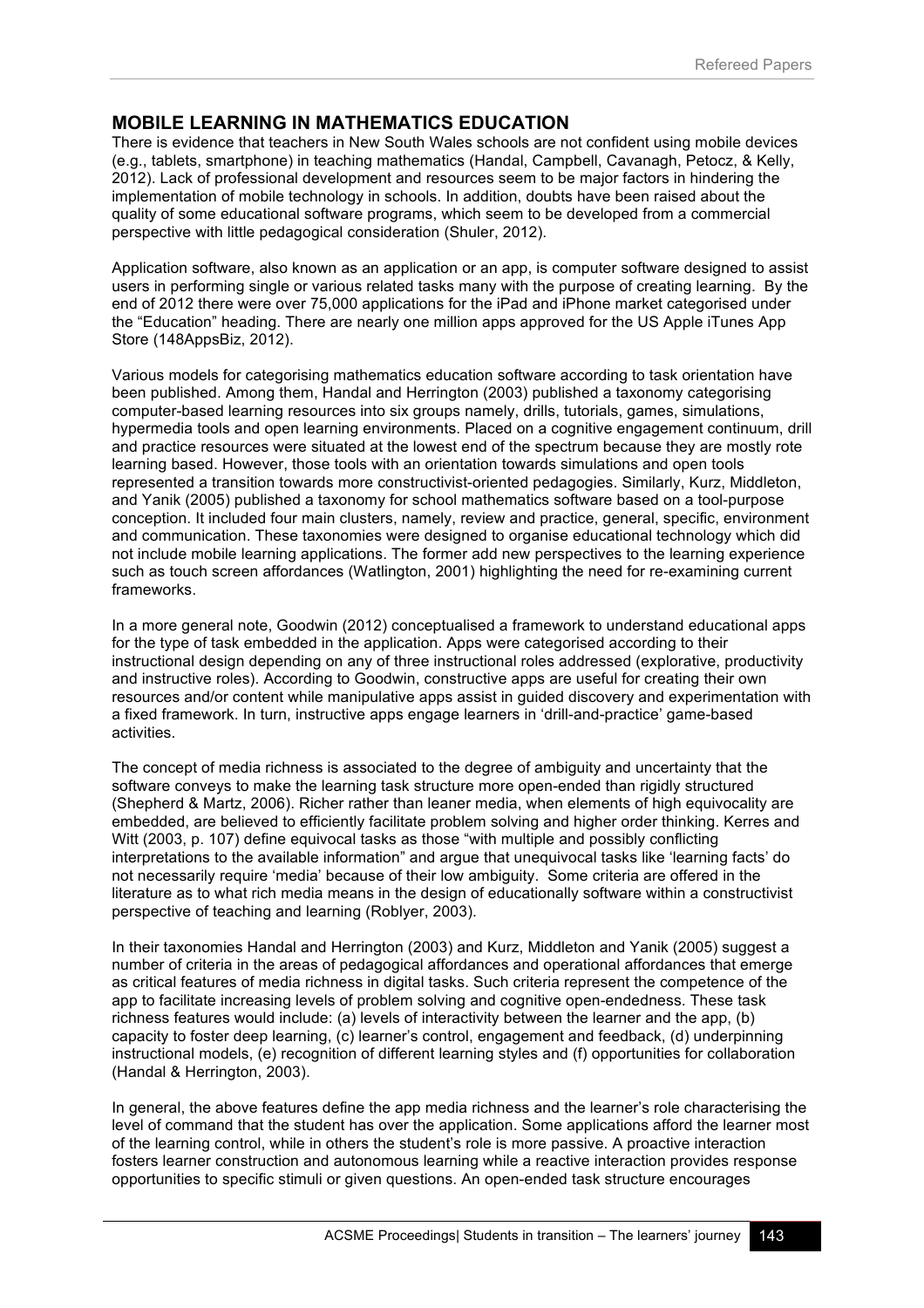discovery and greater interactivity rather than offering rigid pathways such as menus and branches (Handal & Herrington, 2003).

## **METHODOLOGY**

The authors evaluated over 100 apps for mathematics at the primary and secondary level available from the Apple iTunes Store. The apps were selected from a previous study evaluating mobile learning resources (Learning Exchange, 2011) and from the highest rated apps showcased in the mathematics education category at the Apple Store.

The chosen apps were categorised identifying mainly their instructional role. The categorisation was guided by the taxonomies for appraising mathematics education related software by their intended instructional role as outlined by Handal and Herrington (2003) and Kurz, Middleton and Yanik (2005) including Goodwin (2012). As the examination unfolded using content analysis (Neuendor, 2001) more specific categories began to emerge as detailed in the next section. Questions guiding this analysis focused on the kind of learning activities associated with the app, the instructional experiences supported by the app and their media richness, the anticipated levels of cognitive involvement and users' control over their learning. Importantly, the apps were appraised in terms of how they contribute to learning experiences that cannot be provided otherwise in the standard curriculum. For instance, a simulator was found to be related to students' exploration of mathematical content by having an open-ended structure that allows them to predict physical outcomes that cannot be replicated in class.

As a result the authors identified nine categories within primary and secondary education contexts. These categories are not mutually exclusive but overlap in various dimensions. For example, a guided discovery app may have tutorial elements or an observing app might embed simulation characteristics. Similarly, a drawing/graph made by a student can be shared with peers through apps resembling a productivity tool.

## **CATEGORIES OF MATHEMATICS APPS BY INSTRUCTIONAL ROLE**

The nine specific categories are outlined below and described along with examples in the next pages. These categories are as follows: (1) emulation, (2) simulation, (3) guided discovery, (4) measurement, (5) drawing/graphing, (6) composing, (7) informative, (8) drill and practice, and (9) tutorial apps.

#### **SIMULATION APPS**

Simulation apps allow students to study complex mathematical ideas by modelling real-life situations. This software is usually employed for specific learning areas where the physical environment cannot be replicated due to complexity, lengthy timeframes or hazardous conditions. Learners are able to link abstract mathematical concepts to concrete situations by modifying variables and observing changes in the general model in a non-static environment. Some of these apps present a gallery of shapes, objects and emulators where students can explore mathematical ideas with pre-determined content. Examples of simulation apps in the Apple store include ChanceLab and Projectile Calculator Vectors.

#### **EMULATOR APPS**

Emulators are similar to simulators except that the former replicate a mathematical system in realtime. Emulators are also different from simulators because the former are more conceptually oriented rather than procedural emphasizing how a system works as a whole mechanism. Because they are self-contained within an overall structure, emulators are used to model systems with higher fidelity and approximation. Emulators differ from simulators because manipulation is restricted to data and to a fixed structure supplied by the software. Examples of those apps in the Apple store include iCross, Trigonir, Observatory and Think 3D.

#### **GUIDED DISCOVERY APPS**

Guided discovery apps allow for exploration and experimentation within a pre-determined framework. Students visually investigate mathematical concepts and relationships usually by dragging and moving objects as they look for patterns and make generalizations. Manipulating apps demands high cognitive involvement from the learner while the teacher can assume a more facilitator-oriented role. Some guided discovery apps permit higher cognitive engagement by allowing students to create their own pictorial constructs on the touch screen. Students solve problems and develop their own unique structures by strategically planning solutions, or through intuition and the use of trial-and-error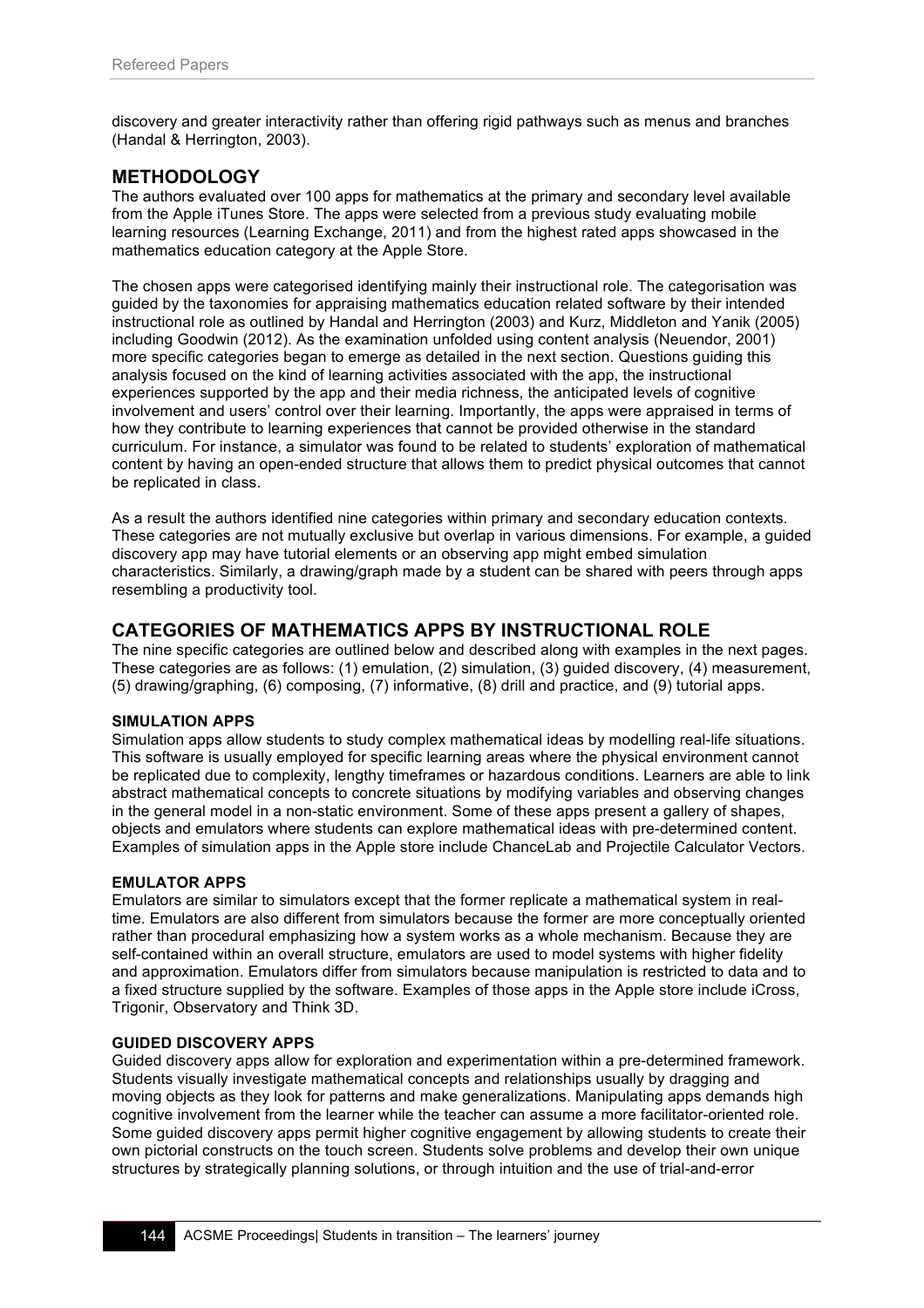strategies. Examples of guided discovery apps in the Apple store include Sketchpad Explorer, Virtual Manipulatives, Move the Turtle, Think 3D and Weighing.

#### **MEASUREMENT APPS**

Measurement apps empower learners to make accurate measurements through multimedia tools. These might include dynamic rulers, protractors, clinometers, theodolites, stopwatches, among others. Examples of these apps in the Apple store include Protractor, Stopwatch, iRuler HD and Clinometer.

#### **DRAWING/GRAPHING APPS**

These apps provide open tools to represent mathematical ideas graphically. Drawing/graphing apps are open tools that allow learners to create their own visual content, facilitating pictorial illustration of geometrical concepts. Drawing/calculating apps permit students to accurately represent complex mathematical constructs at fast speed, freeing them from tedious calculation, tabulation and drawing. There is an immediate association among graphical, numerical and/or tabular data in representing graphs, curves, shapes and objects. Examples of those apps in the Apple store include GeoBoard, iDraw, Graphic Calculator HD and Quick Graph.

#### **COMPOSING APPS**

Composing apps allow users to create their own digital content or multimedia artifacts. Composing apps are not always specific to mathematics as they relate to teaching and learning across the curriculum. For instance, students can create an animated slideshow with sound, document a real-life investigation audio-visually, create a video tutorial, or produce a field-based research project rather than submitting assignments on paper format. Some of these apps allow users to create collaborative resources with audio, images and motion that can be shared online. Examples of composing apps in the Apple store include iMovies, SurveyBoy, ShowMe Interactive Whiteboard and SonicPics.

#### **INFORMATIVE APPS**

Informative apps present one-way mathematical information through a combination of text, images, video, sound and/or animations. Examples include dictionaries and lists of formulas. Rich information can be presented via a structured format and linear sequence, or through hyper linkable nodes of information enhancing the navigation experience. Real-time observational data can also be retrieved on attributes such as temperature, longitude, latitude and atmospheric pressure of a selected geographical location. Examples of informative apps in the Apple store include Math Dictionary, iFormulas, Google Earth and Maths Your Teacher.

#### **DRILL AND PRACTICE APPS**

Drill and practice apps provide routine exercises to reinforce basic skills and procedures within a very structured format. Most of the problems provided on these apps are quite homogenous and repetitive in nature. Summative feedback is usually provided through short phrases or audio/visual elements. The feedback focuses on the correctness of the answer rather than on the problem-solving process itself. Drill and practice apps can be used for individualized and differentiated instruction. Examples of drill and practice apps in the Apple store include Fractions, Algebra, Math Paradise and Math Hero.

#### **TUTORIAL APPS**

Tutorial apps are similar to drill and practice apps but they also provide formative feedback about the problem-solving process to the user. The application assesses the student's response, and feedback or remediation is given accordingly. Ideally, a tutorial would sequentially present information, provide problem-solving guidance, allow for practice by the students and assess performance. Examples of tutorial apps in the Apple store include Mathemagics, Wolfram Algebra, Algebra Touch and Hands-On Equations.

#### **THE FRAMEWORK**

The nine categories were further classified into three main clusters namely, explorative, productivity and instructive tools. This classification reflects the general arrangement of constructive, manipulative and instructive apps proposed by Goodwin (2012). Similarly, the proposed framework incorporated the concept of media richness for each instructional role as described earlier. Table 1 outlines the new framework in a mathematics education context.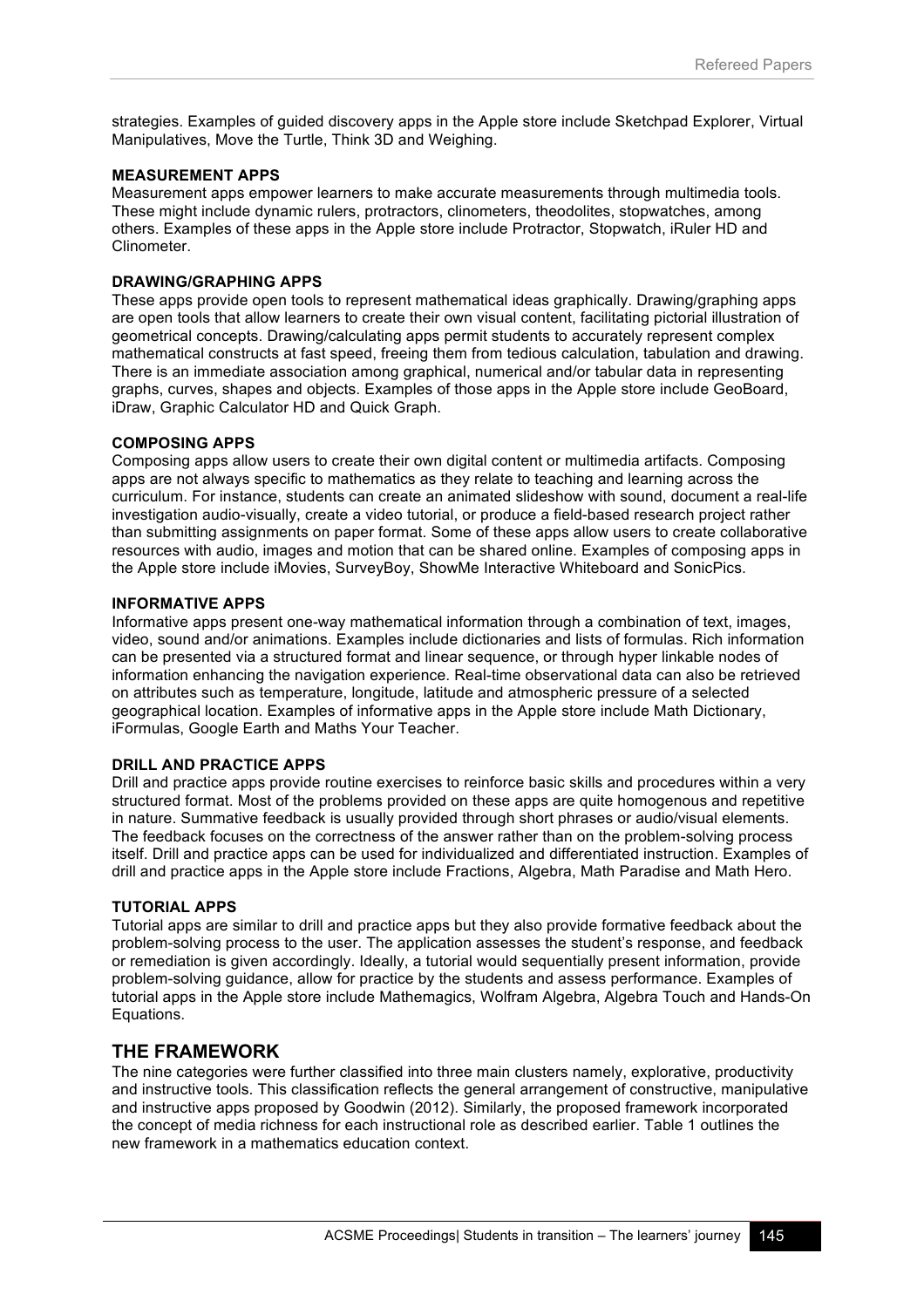| Instructional |             | Media Richness     |                  |
|---------------|-------------|--------------------|------------------|
| Role          | Lower       | In between         | Higher           |
| Explorative   | Emulators   | <b>Simulators</b>  | Guided discovery |
| Productivity  | Measurement | Drawing/graphing   | Composing        |
| Instructive   | Informative | Drill and practice | Tutorials        |

#### **Table 1: Taxonomy of Mathematics Education Apps by Instructional Role and Media Richness**

Media richness is represented horizontally on a continuum from lower to higher intellectual involvement. It represents the capacity of the app to provide high problem solving and low level of prescription. For example, guided discovery apps reflect increasing levels of reflection and problem solving. Likewise, the instructional role continuum runs vertically from higher to higher openendedness, e.g., instructive apps are more prescriptive than their explorative counterparts.

Reading throughout the framework permits us to look at the two constructs (namely, app instructional role and media richness) in an integrated manner. For instance, *informative* apps show the lowest level of task richness as opposed to *Guided Discovery* tools, which situate themselves at the highest level of the spectrum. At that level students operate more as creators rather than consumers of knowledge. In general, the explorative cluster seems to provide the highest cognitive involvement and open-endedness.

## **CONCLUSIONS**

Nine specific categories of educational mathematics apps were identified according to their instructional role and examples were provided. The nine categories were further classified into three main clusters namely, explorative, productivity and instructive tools. This classification reflects the general arrangement of constructive, manipulative and instructive apps proposed by Goodwin (2012). According to Goodwin, constructive apps are useful for creating their own resources and/or content while manipulative apps assist in guided discovery and experimentation with a fixed framework. In turn, instructive apps engage learners in 'drill-and-practice' game-based activities.

In the present study Goodwin's categorization was amplified to embed the concept of instructional role in the context of mathematics education and media richness. The three modified categories were labeled explorative, productivity and instructive apps clusters. As described in the paper, explorative apps characterized apps to explore and demonstrate mathematical models or concepts through manipulating objects that mimic complex physical situations (e.g., animations, simulations). Productivity apps allow students to measure and graphically represent objects or concepts in two or three dimensions, collect data, make complex calculations, or create multimedia materials. Finally, productivity apps engages students in practicing content through drill exercises, acquiring new skills through questions and answers (tutorials), or retrieving factual information only.

Each of the three clusters informs its own mobile learning pedagogy. Explorative tools require teachers to act in a more facilitating role while ensuring that students do not construct inaccuracies while pursuing their own investigations. Teaching about product design will be a pedagogical skill required with working with higher order productivity tools. Given the mostly routine nature of drill and tutorials teachers might need to emphasize not only teaching about problem solving but also teaching for problem solving. Furthermore, engaging students in critically analyzing feedback and information provided by mobile learning apps as text, image or animations stands as a significant digital literacy teaching commitment in the modern mathematics curriculum.

In the process of selecting apps, teachers would find the process of understanding their instructional role very valuable, within the context of the above taxonomy, as a number of these applications bear little instructional value. With the ever increasing number of apps entering the market it is important to keep a watchful but enthusiastic eye on new developments for mobile learning in mathematics learning and teaching.

The proposed framework is also useful for demonstrating the relevance of mobile learning throughout a broad range of learning processes. In a way, the framework can be extended to understand the role of digital resources in mathematics education in general. Like the categorisations proposed by Handal and Herrington (2003), Kurz, Middleton and Yanik (2005) and Goodwin (2012), all frameworks are mutating constructs due to the transient nature of their theoretical assumptions (Kuhn, 1962).